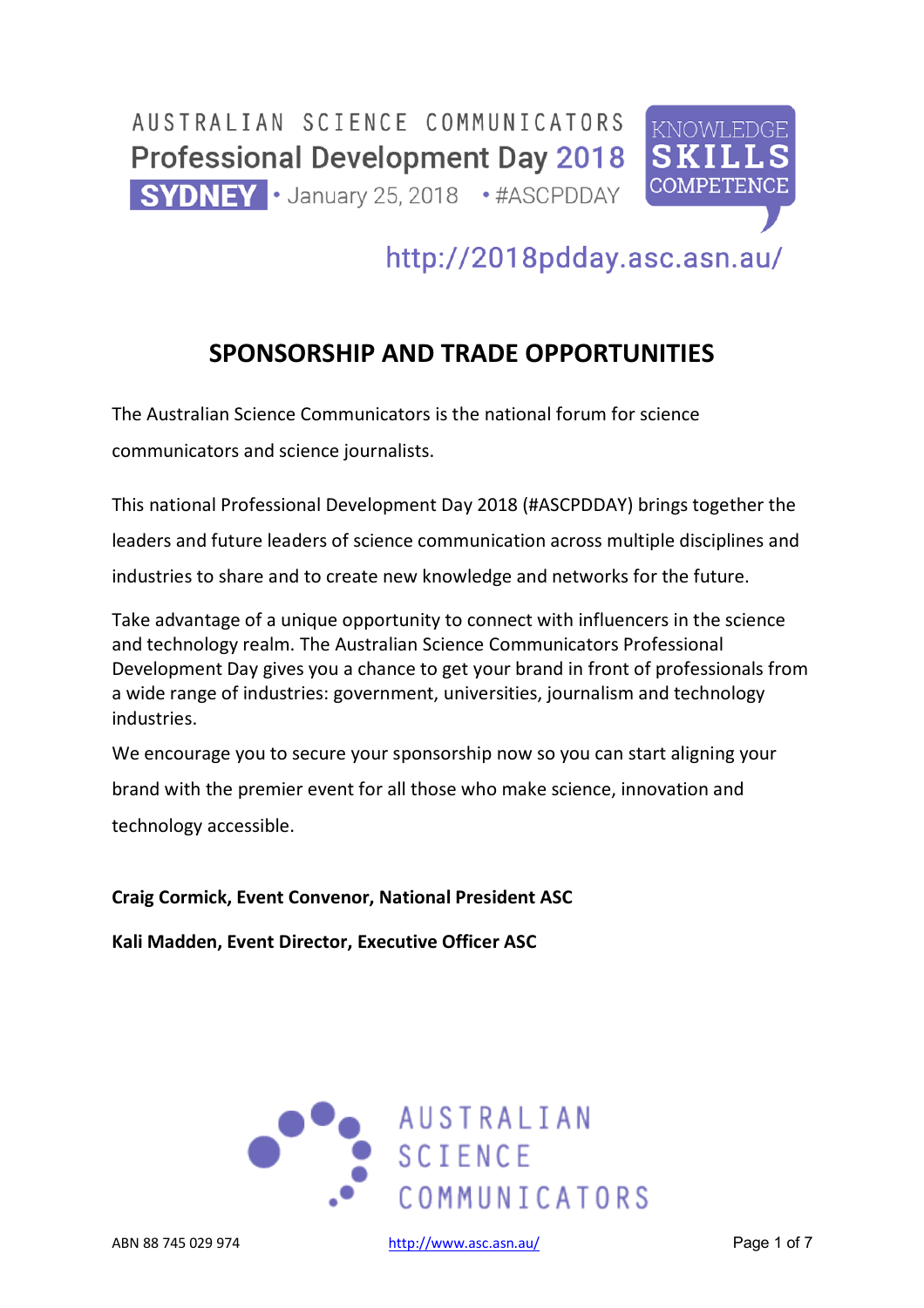

**SYDNEY** · January 25, 2018 · #ASCPDDAY

# http://2018pdday.asc.asn.au/

### **Summary of opportunities available:**

- Evening Awards and Networking Event Sponsor: \$7,500 (1 opportunity)
- Catering Sponsor: \$5,000 day (1 opportunity)
- Plenary Sponsor: from \$1,000 \$5,000 (some opportunities for suitably aligned organisations)
- Trade Sponsor:  $$1,500 $2,500$  (4 opportunities available)
- Conference Supporter: \$500 \$1,000
- Custom Sponsorship Package: contact us to discuss your aims (events@asc.asn.au)

Detail about available opportunities outlined below. Please don't hesitate to seek clarification or customisation of an opportunity to uniquely suit your organisation.

### **EVENING AWARDS AND NETWORKING EVENT SPONSOR**

The two-hour catered evening networking event and awards event is a highlight of ASC events for delegates. The event kicks off with words from our evening event sponsor followed by the presentation of awards of the day followed by high energy catered networking.

This is not only an opportunity for a personal presentation with our delegates during one of the most popular sessions at the event, but also an opportunity for high profile alignment with awarding science communication excellence.

Cost to sponsor the evening event is \$7,500.



ABN 88 745 029 974 http://www.asc.asn.au/ Page 2 of 7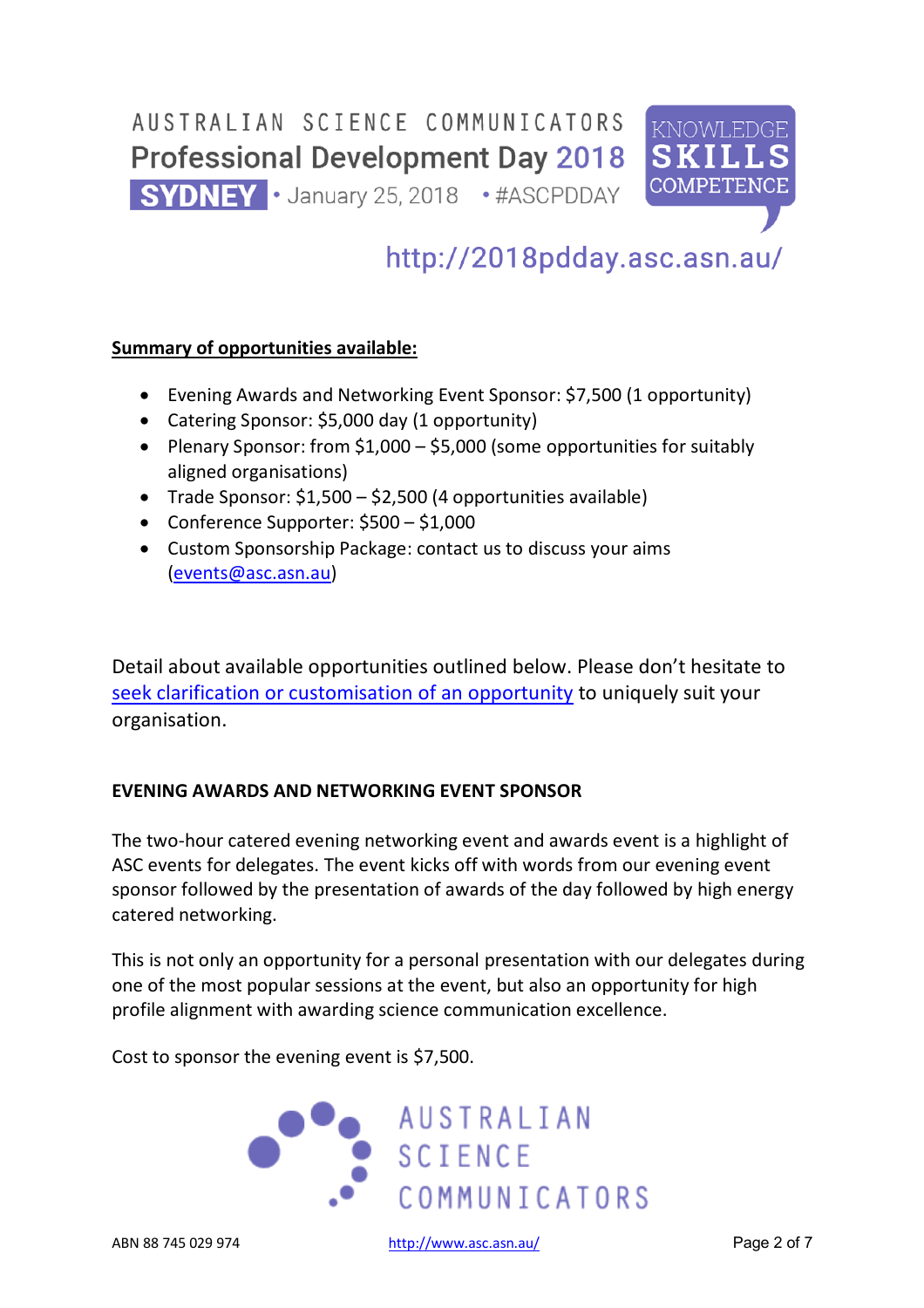

**SYDNEY** · January 25, 2018 · #ASCPDDAY

# http://2018pdday.asc.asn.au/

The sponsorship package includes:

- Branding rights to the evening event and exclusive acknowledgement as the evening event sponsor
- Option to deliver a presentation to delegates at the evening event
- Option to display pull-up banners throughout the evening event
- Option to display pull-up banners onsite throughout the day in the main event venue
- Two full event registrations
- Acknowledgement by the chairperson during the event program
- Sponsor logo on the event website
- Sponsor logo in the sponsors page in the digital program handbook
- Acknowledgements in other event communications
- Copy of the delegates list with contact
- Two pre-agreed questions in the post-event event survey

### **CATERING SPONSOR**

Cost to sponsor catering at the national event:

- \$5,000 to be the sole named sponsor of the day event catering.
- \$2,500 to sponsor a single meal break (lunch).
- \$1,500 to sponsor a single meal break (arrival tea/coffee, morning or afternoon teas).

Become a catering sponsor for a meal break or the full day and enjoy knowing your organisation will be associated with the satisfying food and refreshments served at

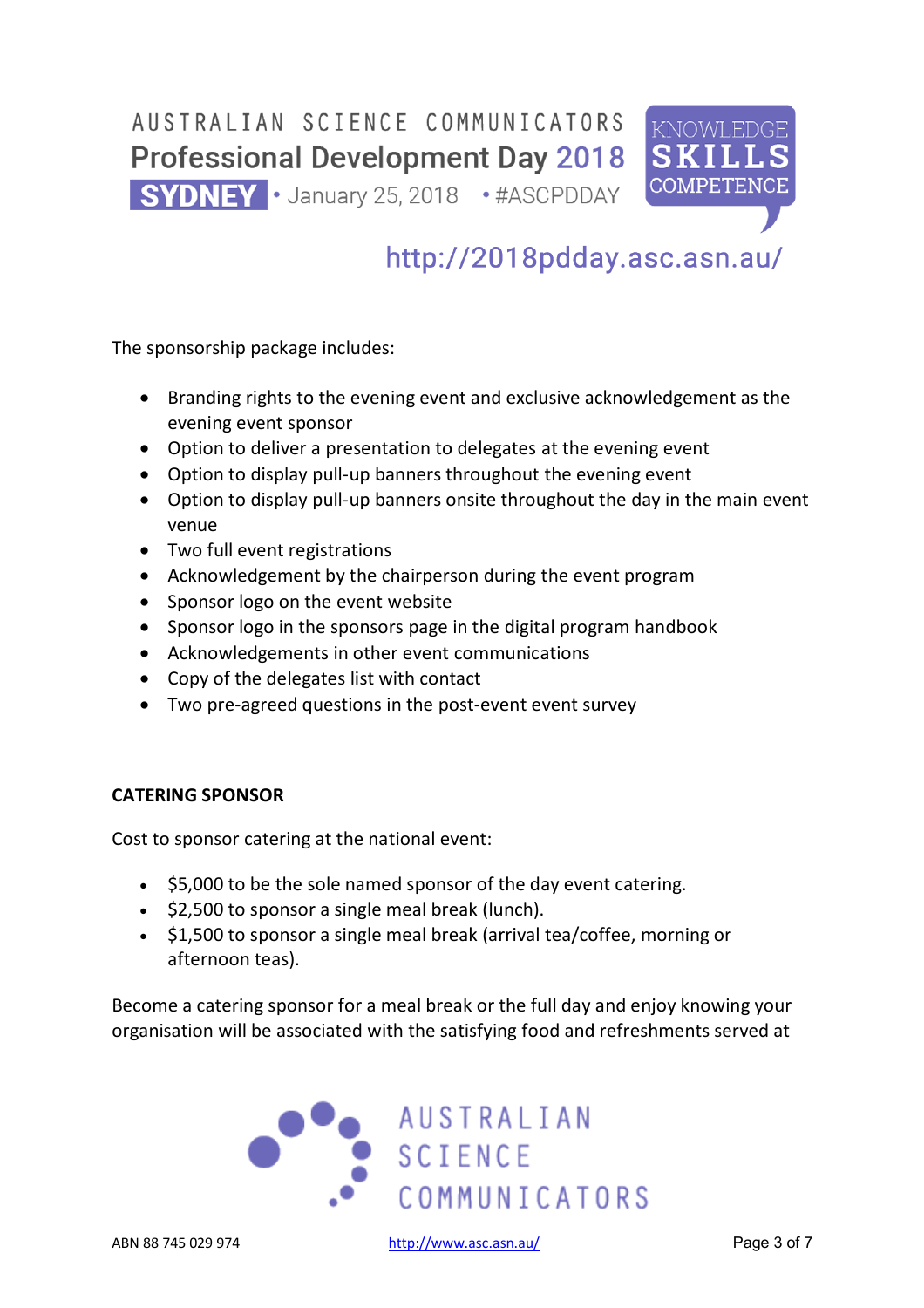

**SYDNEY** · January 25, 2018 · #ASCPDDAY

## http://2018pdday.asc.asn.au/

the heart of the event. Catering sponsors often receive the warmest acknowledgements from our delegates!

The sponsorship package includes:

- Branding rights to the sponsored meal break/s and exclusive acknowledgement as the sponsor
- Option to deliver a presentation to delegates at the catered break/s
- Option to display pull-up banners throughout the catered break/s
- Option to display pull-up banners onsite throughout the day in the main event venue (full day sponsor only)
- One full event registration (full day sponsor only)
- Acknowledgement by the chairperson during the event program
- Sponsor logo on the event website
- Sponsor logo in the sponsors page in the digital program handbook
- Acknowledgements in other event communications
- Copy of the delegates list with contact
- One pre-agreed question in the post-event survey (full day sponsor only)

### **PLENARY SPONSOR**

Limited opportunities available for highly aligned organisations. Contact us to discuss.

Cost to sponsor a plenary session at the national event:

• \$5,000 to be the sole named sponsor and facilitator/content producer of the plenary session.



ABN 88 745 029 974 http://www.asc.asn.au/ Page 4 of 7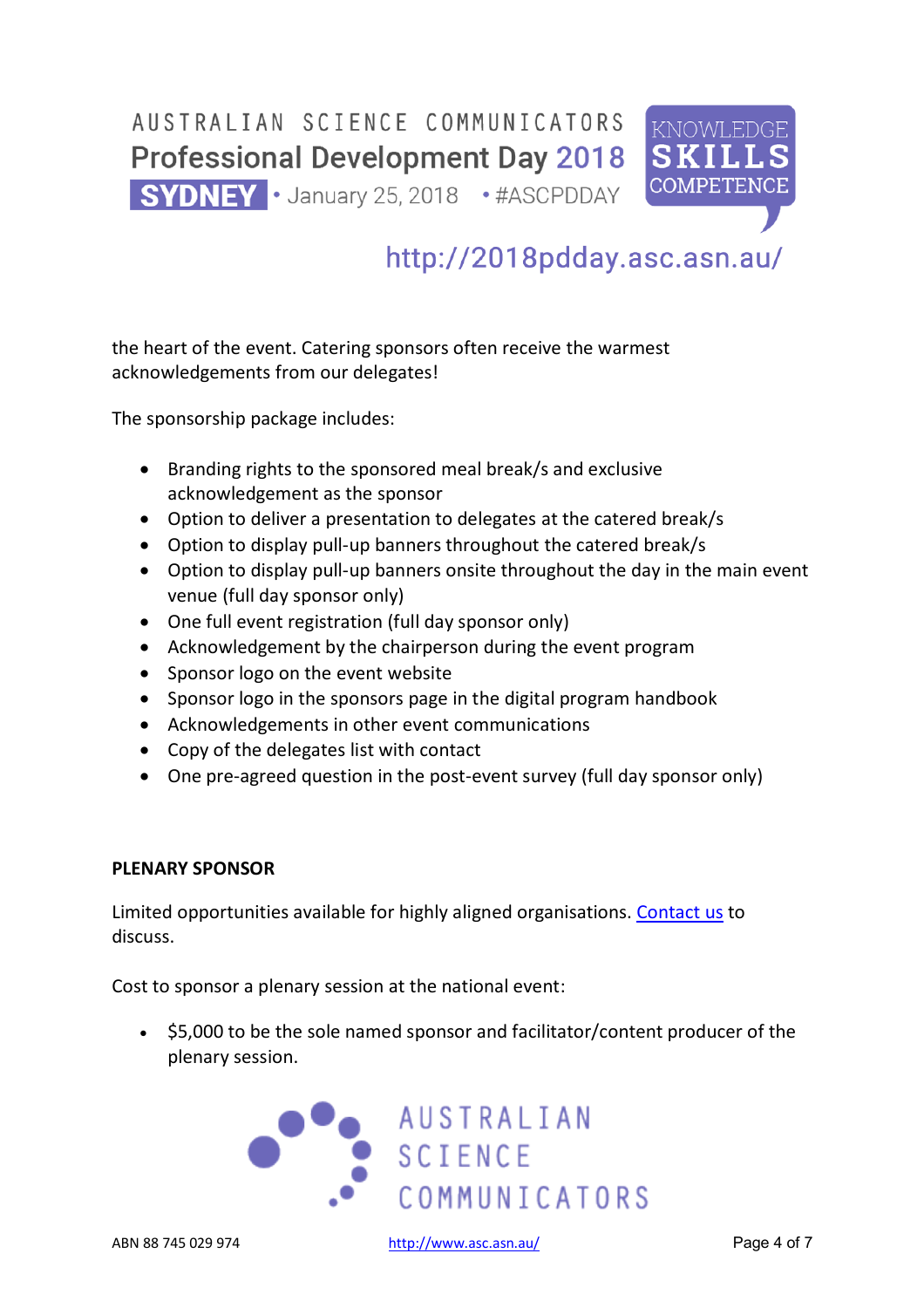

**SYDNEY** · January 25, 2018 · #ASCPDDAY

## http://2018pdday.asc.asn.au/

- \$3,000 to be the sole named sponsor of the plenary session.
- \$1,500 to be a co-sponsor of the session along with one other organisation.
- \$1,000 to be a co-sponsor with more than one other organisation.

Plenary sessions are held in the auditorium to a captive delegate audience. Plenary sponsors are invited to display pull-up banners on either side of the stage during the plenary and are acknowledged in the program, event website and other event communications.

This is not only an opportunity for high profile alignment with the topics being presented, but also an opportunity to lead and shape the industry dialogue both now and in the future.

### **TRADE SPONSOR**

Get maximum exposure throughout the day by securing your trade sponsorship.

Includes one free registration. Only four opportunities are available for this highly interactive opportunity.

Cost to reserve your trade sponsorship:

- \$1,500 (pull up banners and printed materials at registration),
- \$2,500 (as above, with option to deliver a presentation to delegates at the event)



ABN 88 745 029 974 http://www.asc.asn.au/ Page 5 of 7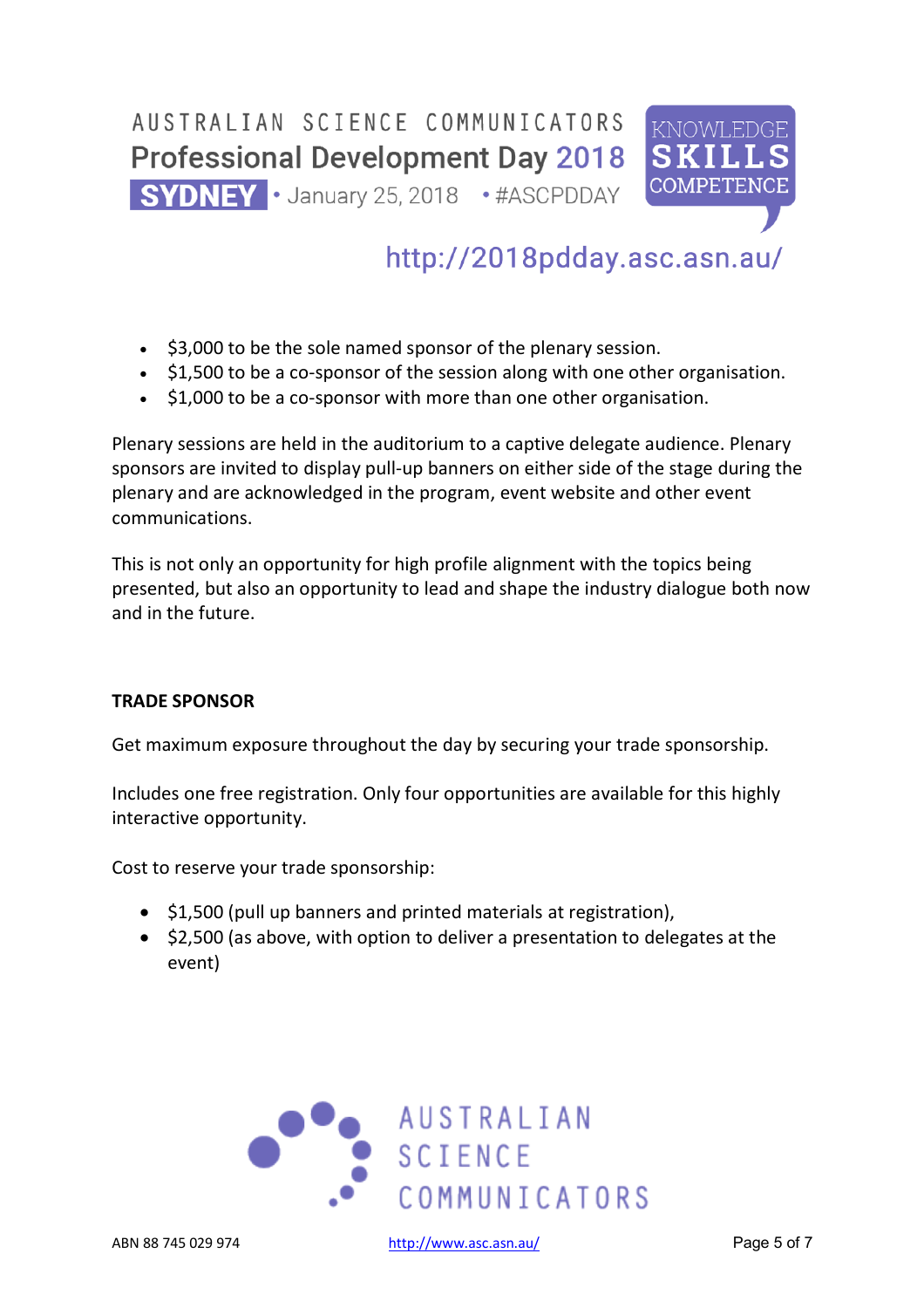

**SYDNEY** · January 25, 2018 · #ASCPDDAY

## http://2018pdday.asc.asn.au/

### **CONFERENCE SUPPORTER**

Show your support for professional development in science communication with your supporter contribution of \$500 - \$1,000.

The supporter package includes:

- Acknowledgement by the chairperson during the event program (\$1,000 contributions only)
- Supporter logo on the event website
- Supporter logo in the sponsors page in the digital program handbook
- Acknowledgements in other event communications

#### **CUSTOM SPONSORSHIP PACKAGE**

Contact us to discuss your current aims so that we can tailor a package that suits your organisation.

#### **FURTHER INFORMATION**

Kali Madden, Event Director, SMS: 0403 013 880, events@asc.asn.au

### **APPLICATION TO SPONSOR**

To book a sponsorship or trade package, please contact Kali Madden on

events@asc.asn.au.



ABN 88 745 029 974 http://www.asc.asn.au/ Page 6 of 7